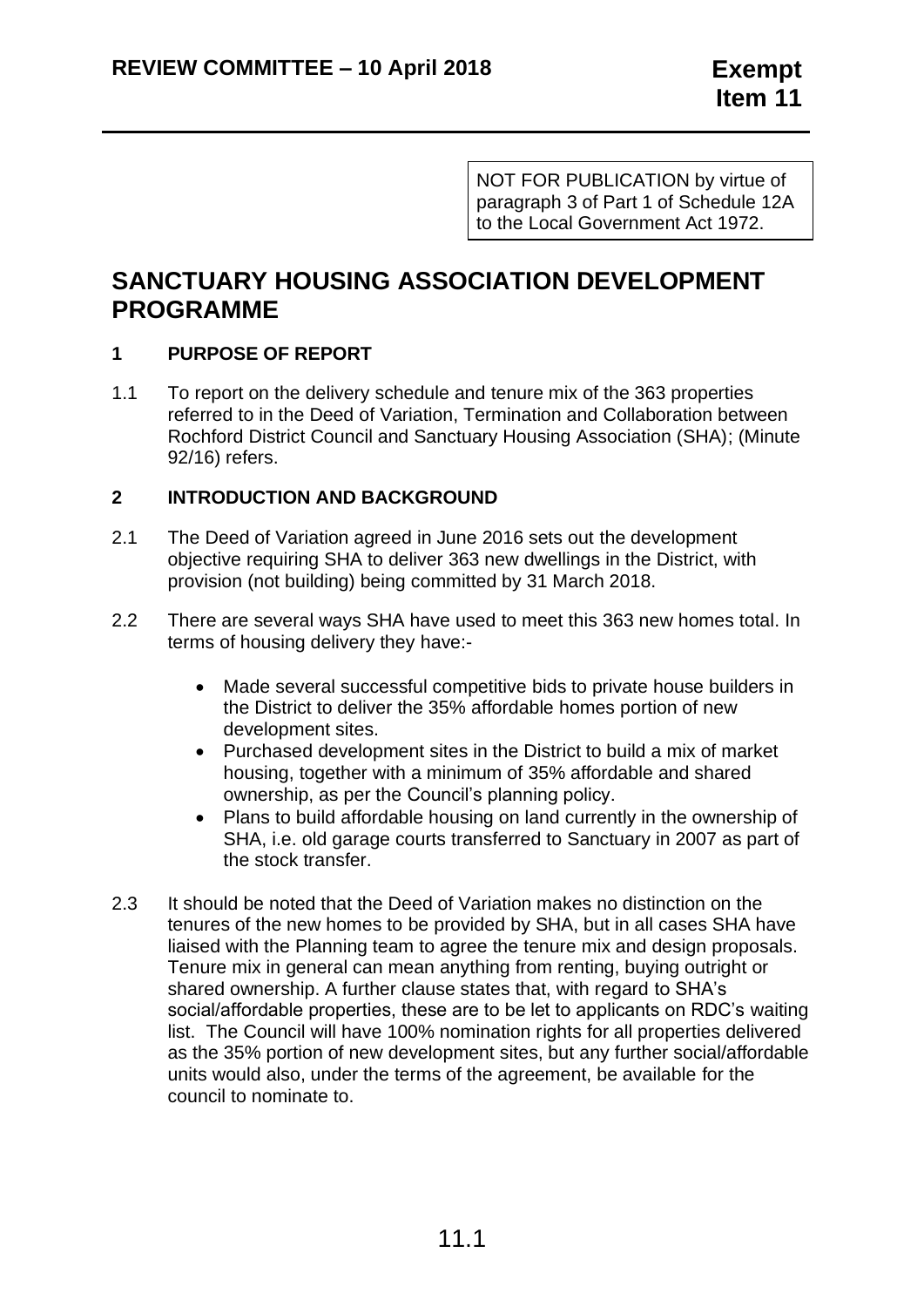#### **3 CURRENT DEVELOPMENT POSITION**

The current development position is detailed in the Appendix, summarised as follows:

- New units total 375:
	- 141 affordable rent
	- 105 shared ownership
	- 129 open market sale.
- 3.1 The Appendix also details the status of each development scheme, summarised as follows:
	- 77 dwellings have been delivered that meet the target figure in relation to which the 'start on site' date is by 31 March 2018.
	- A further 215 dwellings were due to meet the 'start on site' date 31 March 2018, but there have been planning delays for each of these development schemes. Despite planning timelines SHA have invested monies into all these schemes, in particular Bullwood Hall where demolition and clearance works have already been completed.
	- 83 dwellings (Timber Grove), where planning has now been agreed. It is understood that the owner of this site would not instruct solicitors to finalise the legal agreements until the planning consent was in place. Given the delays in obtaining the planning consent, the owner has re invited bids for the site. Sanctuary will be submitting a revised bid for the site in early April.

#### **4 RISK IMPLICATIONS**

- 4.1 The failure to meet the 363 target figure could be offset by a financial penalty for each new dwelling below this figure, but the penalty clause could only ever be invoked if Planning Permission had been granted and SHA then fail to deliver on the dwellings.
- 4.2 SHA agreed and have met the following obligations:-
	- I. Identified suitable sites
	- II. Liaised with the Council and its planning team to agree tenure mix and design proposals
	- III. Provided dedicated development staff to manage the development and design process
	- IV. Used reasonable endeavours to obtain planning permission as soon as reasonably practicable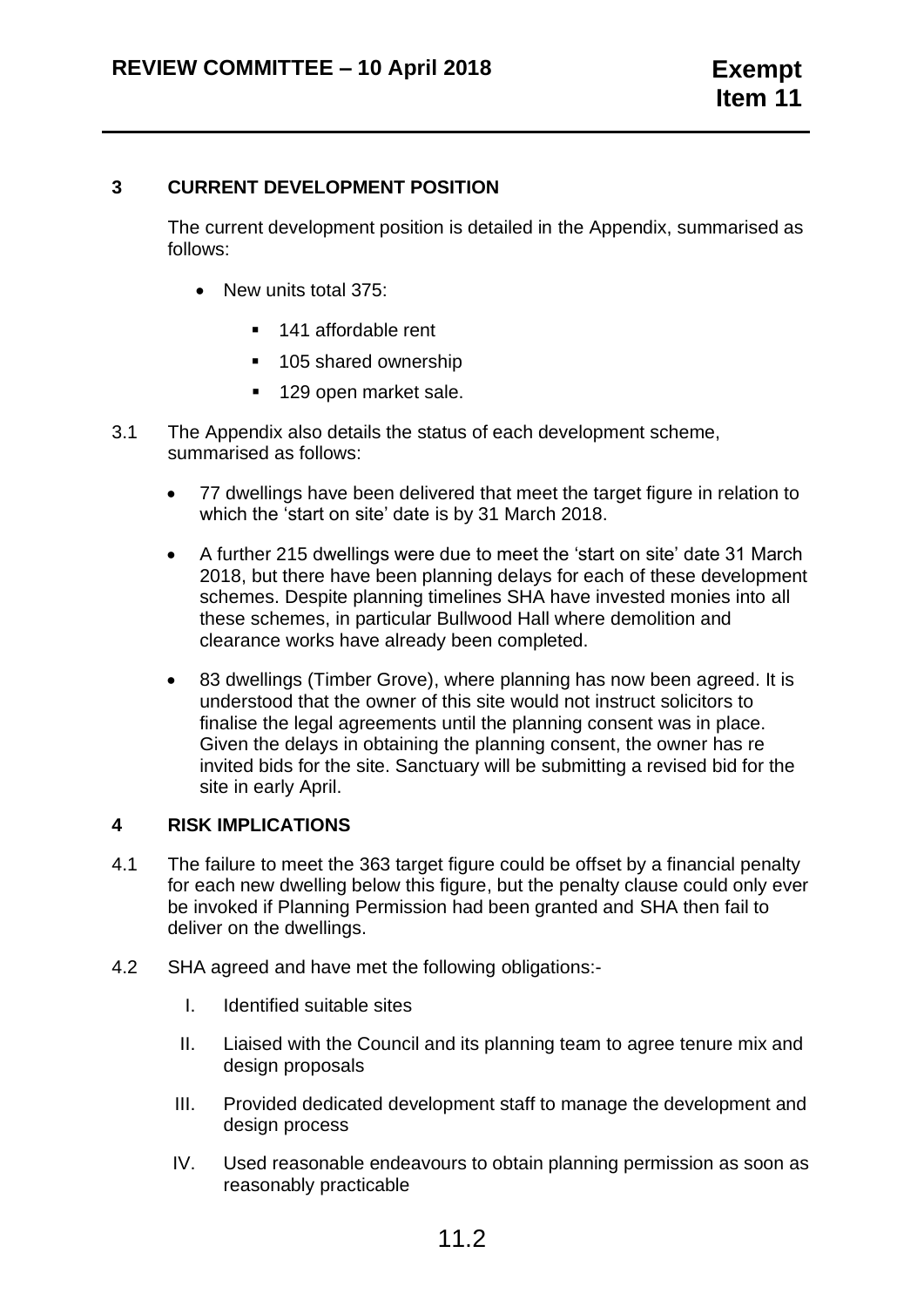- 4.3 SHA continues to be committed to deliver 363 new dwellings and taking account of the current housing waiting list (over 650) and, considering the ongoing challenges faced by the Council in dealing with homeless families, there is a continuing significant need for more affordable housing in the District. The lifetime housing needs of the District's residents and the number of homes to be delivered, therefore, far exceeds the gain from imposing a financial penalty on SHA.
- 4.4 SHA have also evidenced pre investment and commitment to all the identified schemes where contracts are imminent, pending planning permission, and a financial penalty at this stage of the development would also very likely run the risk of impacting on the final numbers of new dwellings that will be built.

#### **5 RESOURCE IMPLICATIONS**

- 5.1 The agreement states that subject to obtaining planning permission SHA will pay to the Council £10,000 for each new dwelling below the target figure of 363 in relation to which the start on site on or before 31 March 2018 has not been met, to a maximum of £1million.
- 5.2 There is no financial penalty where SHA have complied with their obligations under the agreement but have been unable to deliver on the dwellings as planning permission has not been granted.

## **6 LEGAL IMPLICATIONS**

6.1 To enforce the penalty clause it needs to be demonstrated that SHA failed to deliver on the dwellings following the grant of planning permission. As such, the Council is unlikely to succeed if it takes legal action and may incur considerable legal costs in the process of doing so.

#### **7 RECOMMENDATION**

7.1 It is proposed that Council **RESOLVES** to note the progress and ongoing commitment of SHA to deliver the 363 properties and that the Council does not impose a financial penalty for those new dwellings where planning dependencies have been a factor.

Louisa Moss

Assistant Director, Community and Housing Services